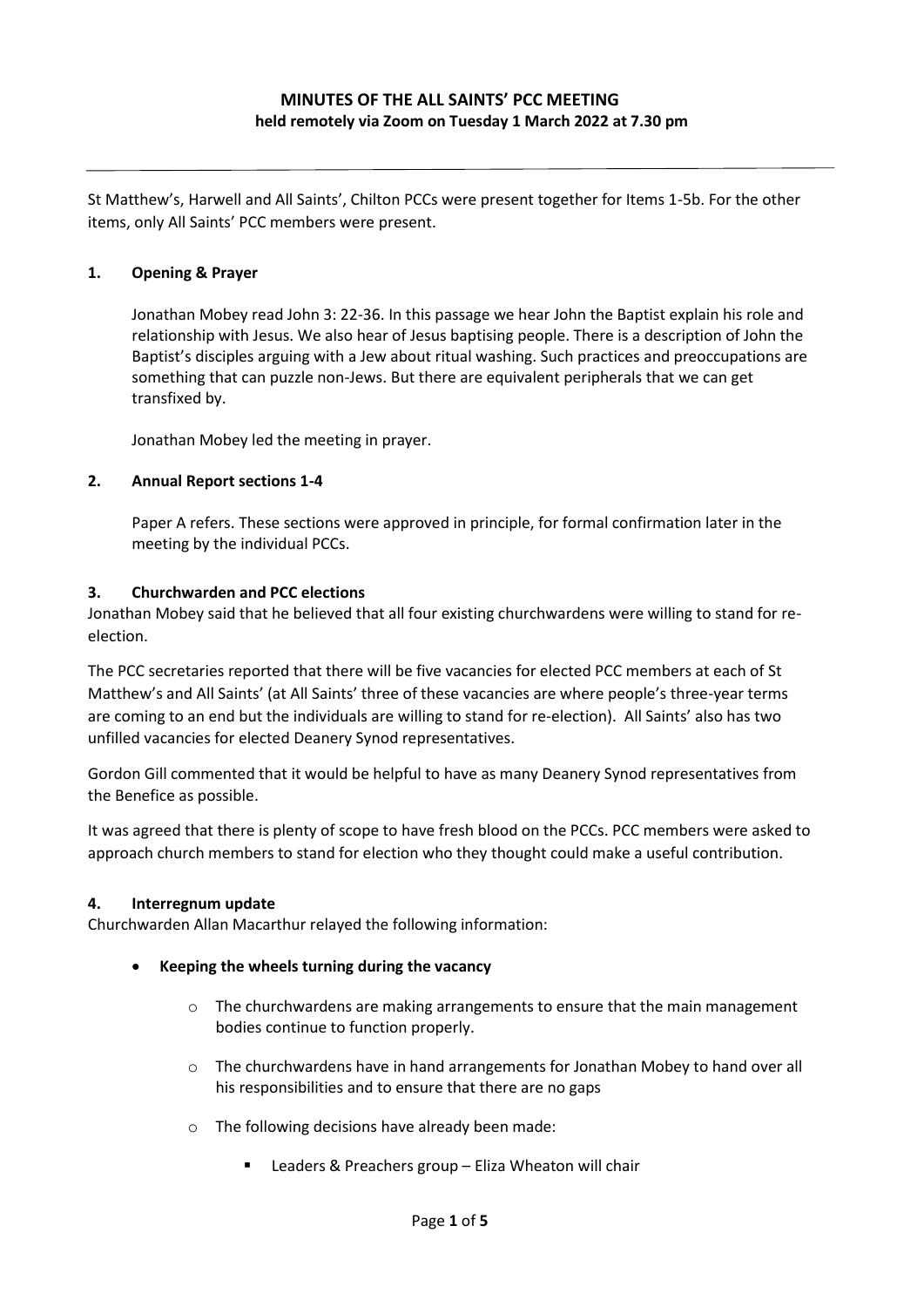- Senior Leadership Team Allan Macarthur will chair
- Individual PCCs  $-$  the vice-chairs will chair
- $\circ$  It has not yet been decided who will chair the Combined PCC. It was agreed that the churchwardens should discuss this with the PCC vice-chairs

# • **Finding a new Rector**

o The Diocese has been in touch to arrange an initial meeting between the PCCs and the Patrons. A date, venue and the agenda are under discussion.

Jane Woolley asked if there was any further news about whether we would get an incumbent or a priest-in-charge, and the related matter of whether the Benefice or St Matthew's might 'face' more towards Didcot/Valley Park in future.

Allan Macarthur reported that the churchwardens are arranging to meet with our Diocesan Synod representatives (Gordon Gill and Sid Gale) to discuss how to progress obtaining PCC members' views on the matter.

Jonathan Mobey relayed that he had had a discussion that morning with David Tyler from the Diocese. David had been as reassuring as he could be – saying that he could not see a good reason **not** to replace Jonathan like for like on the grounds that the current Benefice arrangement works well and we pay our Parish Share in full.

# **5. Financing the Church Administrator post**

Paper J refers. After some discussion, a straw poll of PCC members indicated that all were in favour of this proposal. However, underwriting the cost has to be formally taken by the individual PCCs. So formal voting on a resolution was delayed until later in the meeting (see item 11).

#### **5b. The Ukraine crisis**

Tony Hughes was given permission by the Chair to raise an item of other business relevant to both PCCs. The upshot was that it was agreed that Tony would provide some wording for a church news bulletin email explaining that his friend's son in Poland is taking in Ukrainian refugees and asking people who would like to support this financially to contact Tony to make the arrangements.

# **All Saints' PCC only (from 8.30pm with Jonathan Mobey in the Chair)**

#### **Present:**

Rev Jonathan Mobey **Review Access** Rev Pam Rolls Mrs Naomi Gibson (Secretary) Mr Stuart Gibson (Treasurer) Mr John Pigott **Mr Alex Reich** Mr Alex Reich

Mrs Judith Russell (Churchwarden) Mrs Yvonne Sanderson (Churchwarden)

# **1. Apologies for absence**

Apologies were received from Mrs Hazel Benton (Vice-chair) and Dr Phil Corbishley. Unfortunately, Dr Pat Moseley was not in attendance due to not receiving the email about moving the meeting from All Saints' to being on Zoom.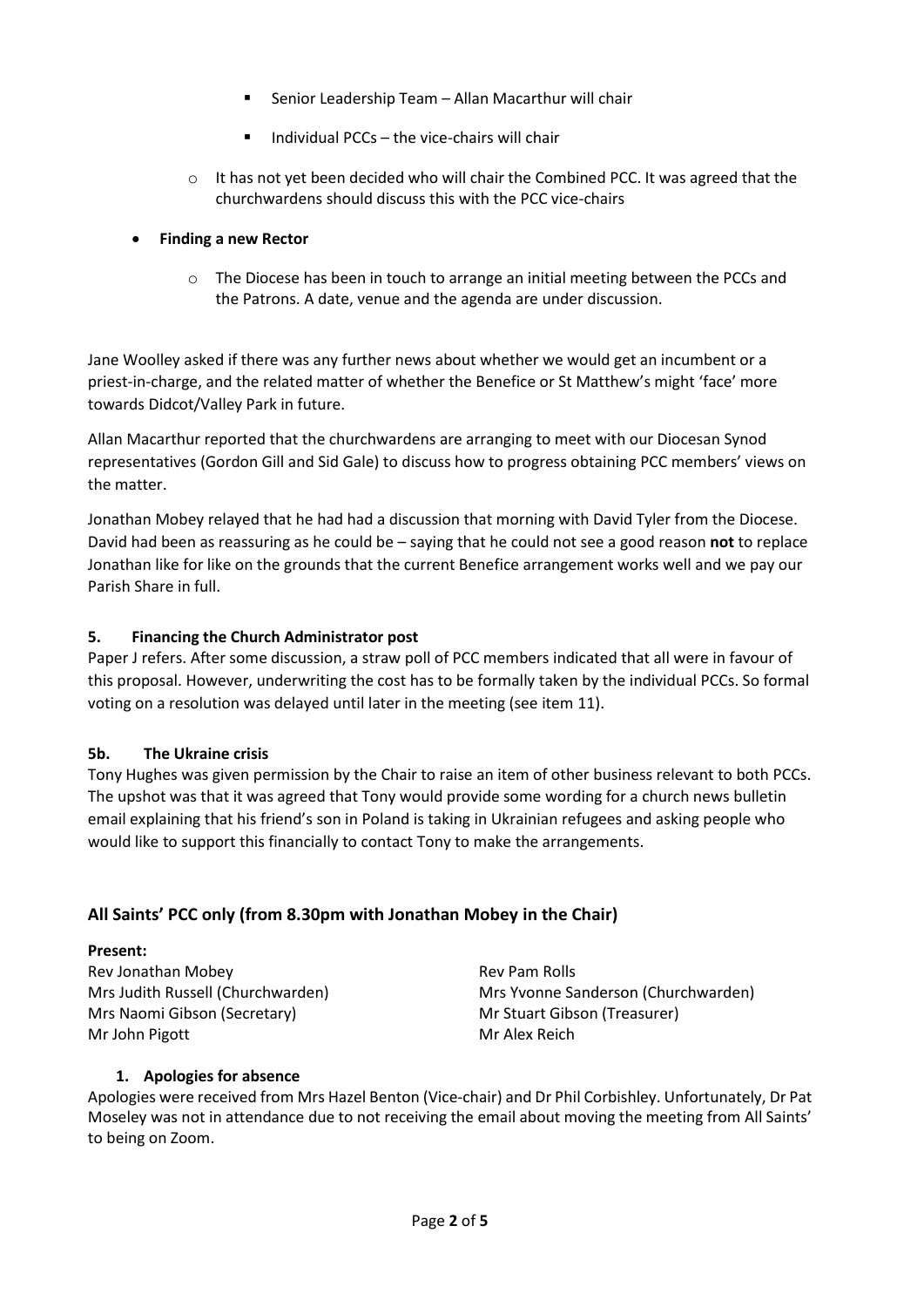Paper C was circulated before the meeting. Stuart reported that the accounts had not yet been examined and he would follow this up with our Independent Examiner, Jane Moreton. Stuart reported there was an excess of income over expenditure for the year of £3,743, with

Parish Share and Charities and Missions Fund being met, although the Children and Families Workers fund was short by £150, and the shortfall paid from the General Fund.

**ANNUAL MEETING PREPARATION (Sunday 1st May 2022 after the morning service)**

services which can be regularly changed to inform passersby.

also aware of its existence for advertising events.

# to personnel at present. Deborah has kindly produced a set of posters covering all the types of

**5. 2021 Accounts**

to approach this person after the annual meeting. • **Noticeboard Update** It was agreed that the noticeboard by the Lychgate would not be updated due to all the changes

Phil Garner has been asked to maintain and update the Chilton Field Noticeboard. Deborah is

this role on a temporary basis after the annual meeting until a replacement had been found. • **Health and Safety Representative** – A possible candidate was identified, and it was agreed

• **Card Reader**

- 
- **Vacant Positions** • **Chair of Fabric Committee** – The PCC were very grateful to Judith for agreeing to take on

managed and charged and whether it is portable so it can be used for services in Chilton Village

It was agreed that plastic payment was the way forward but due to the profile of the congregation it was decided that Chilton would continue to monitor Harwell's experience before investing in a machine. Consideration needs to be given to where it is sited, how it is

Hall. Stuart asked for it to be kept on the agenda for future meetings. **Action: NLG**

The PCC agreed that the next stage of Andrew's outline should be carried out.

report that she found from Reading suggested the wall belongs to the Rectory. **Action: JLM** • **Church Access Ramp** (At the time of distributing the agenda paper M, which covers this item, had not been submitted for circulation, it was decided to cover the Project Prompter at this point of the meeting)

Judith reported that the trial had received positive feedback and the project was at the point of receiving architectural advice from the Diocese and investigating possible manufacturers.

subsequently sent a follow up email with no response. Jonathan suggested that he would contact the neighbours again before he leaves at the end of the month. Pam reiterated that the information was the same as stated in the letter sent before the pandemic and the surveyors

**4. Matters Arising** • **Boundary Wall (Status)** As reported at the last meeting, Jonathan had emailed Darren Oliver, at the Diocesan Registry, to seek advice about approaching the neighbours and had received no reply and has

The minutes of the meeting on 2<sup>nd</sup> November 2021 were unanimously accepted as a true record and would be printed off and signed. **Action:NLG/JLM Action:NLG/JLM** 

The Standing Committee unanimously agreed to appointing Mrs Naomi Gibson as PCC Secretary and coopted her onto the PCC at the beginning of February.

#### **2. Decisions requested of Standing Committee between Meetings**

**3. Minutes of the meeting on 2nd November 2021**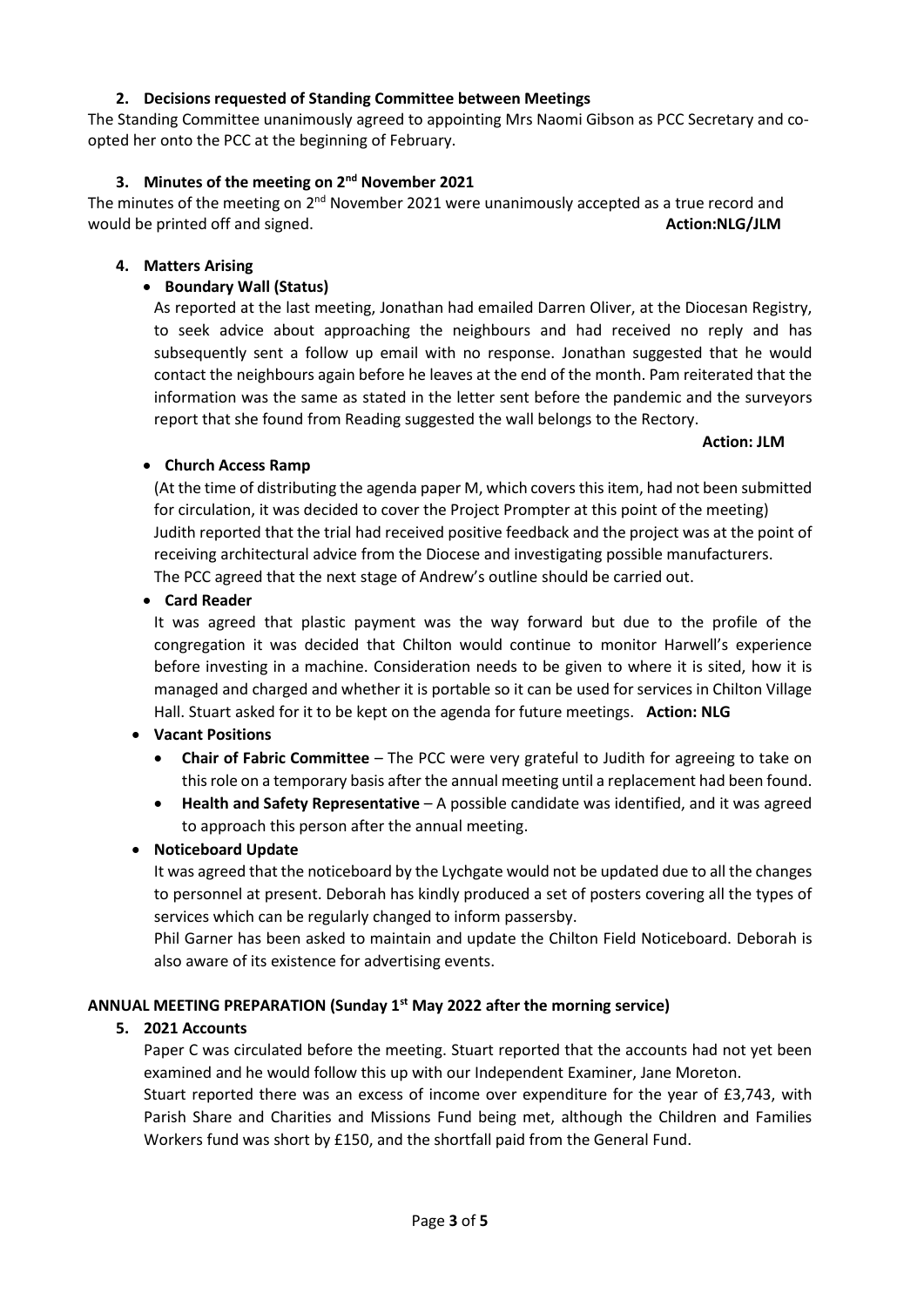# **6. 2021 Finance Report (Paper D)**

Stuart was thanked for all his hard work in producing the reports. *The Accounts and Finance report for 2021 were approved unanimously.*

# **7. 2021 Fabric Report**

Jonathan expressed the gratitude of the PCC to Andrew Hayes for producing the detailed Annual Fabric report, along with all the other Fabric reports.

Stuart questioned if the donation from the Women's Group for the access ramp had been paid to the Church as he had not received it and therefore suggested that the wording of the report referencing this be changed from "donation" to "pledge." **Action: JLM** Stuart will investigate this with Andrew. **Action: SFG** and the stuart will investigate this with Andrew.

*The Fabric report for 2021 was approved unanimously.*

# **8. Presentation of Logbook, Terrier & Inventory**

The Churchwardens confirmed that Logbook was the Fabric Snapshot prepared for each PCC meeting and filed for reference. The Terrier was kept in the church safe and will be available at APCM along with the Inventory which is updated annually.

# **9. 2021 Annual Report**

The Benefice part (Section 1-4) was approved at the Combined meeting.

# **Parish Specific part (Section 5-6 & appendices)**

Carol Pigott is preparing the Electoral Roll Report to be included in the Annual Report, Appendix 2. The electoral roll number for 2021 was 68. She is also working on the Church Electoral Roll revision for 2022.

Naomi has circulated the PCC Membership for 2021 to the PCC and this will be included in the Annual Report, Appendix 3.

# **10. Annual Meeting Agenda & Minutes of 2021 meeting**

*The agenda and 2021 minutes were approved unanimously.*

# **11. Finance Report including 2022 Budget**

Stuart highlighted his concerns for funding in 2022 in various areas as the current budget gives a deficit of £8,700 with a guesstimate of £3,000 for both Fabric and Joint Benefice costs. However, the Fabric Budget request (Paper K) has a figure of £8,528 due in part to expensive items like the Quinquennial and French Drain work on the south side of the building. This would give a deficit of over £10,000.

Other areas where appeals or fundraising need to be explored is for Children and Families Workers, CAP donation and funding for the Administrator. It was suggested that the wider community may wish to give to these causes.

Stuart asked if a Joint Budget has been set. Jonathan will investigate. **Action: JLM**

# **Funding for the Church Administrator post**

During the meeting the formal voting for the funding of the Church Administrator was overlooked (Item 5 of the Combined meeting). The resolution was therefore sent via email to the PCC Members for a decision.

**Resolution:** *To underwrite the cost of the Church Administrator post for 12 months from 1 April 2022 to a total of £4,000 but with the expectation that as much as possible of the sum required would be raised via an appeal.*